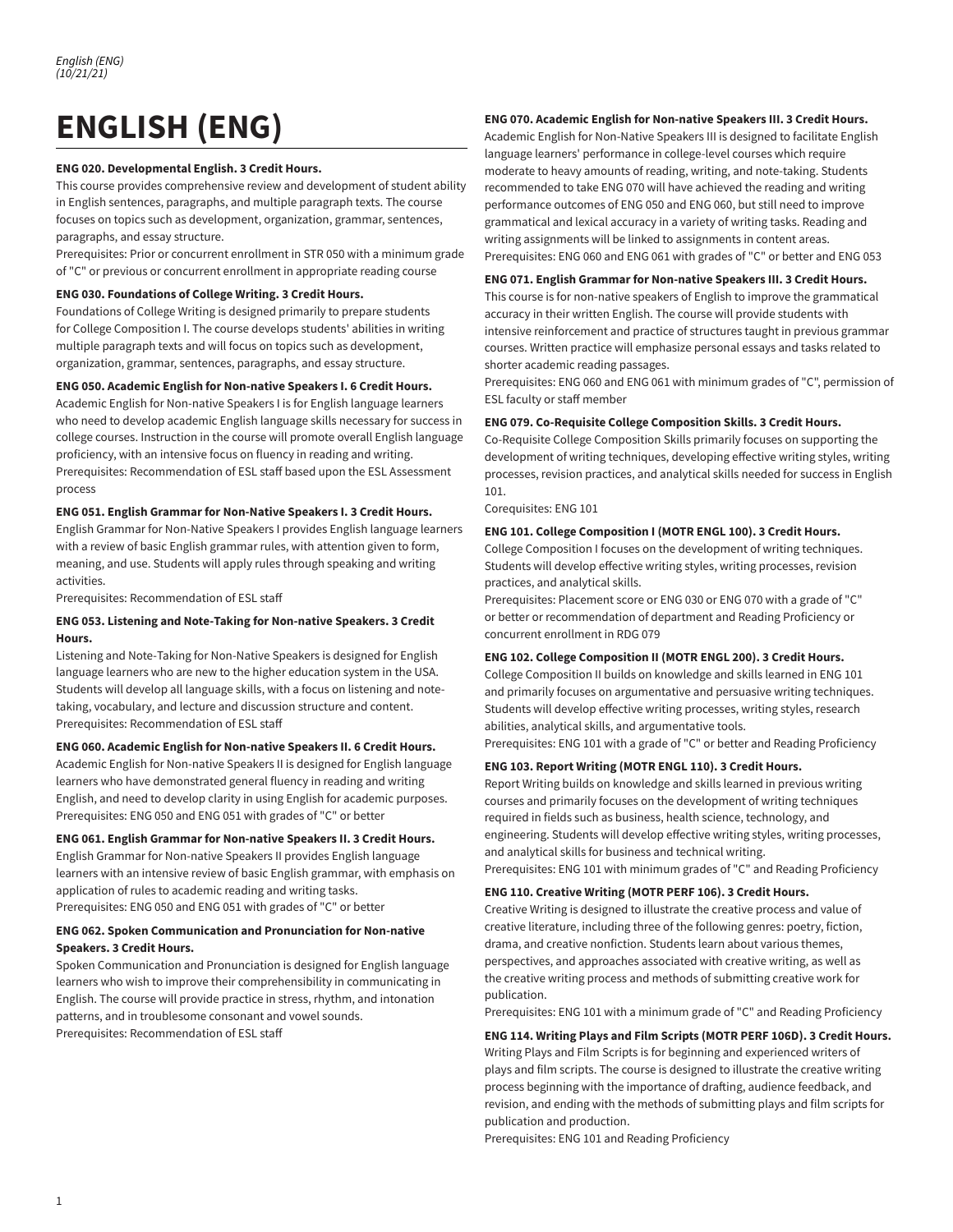#### **ENG 201. Introduction to Fiction (MOTR LITR 100F). 3 Credit Hours.**

Introduction to Fiction provides students with an understanding of short and long fiction. Students have the opportunity to study various forms and styles of fiction as well as the major themes and concepts presented within this genre. Prerequisites: ENG 101 with a grade of "C" or better and Reading Proficiency

# **ENG 202. Introduction to Poetry and Plays (MOTR LITR 100). 3 Credit Hours.**

Introduction to Poetry and Plays is an introductory survey of major works of poetry and drama. Special attention is given to literary terminology and critical analysis. By reading, analyzing, and discussing various works, the student will gain a familiarity with the statements and craft of a diverse selection of American, European, African, and Oriental poems and plays. Prerequisites: Reading Proficiency

#### **ENG 204. American Literature I (MOTR LITR 101A). 3 Credit Hours.**

American Literature I is a survey of American Literature from its pre-colonial beginnings through the end of the Civil War. This course includes literary criticism, textual reception, as well as historical and cultural context. Various authors and genres will be included.

Prerequisites: ENG 101 with a minimum grade of "C" and Reading Proficiency

#### **ENG 205. American Literature II (MOTR LITR 101B). 3 Credit Hours.**

American Literature II provides a survey of American literature from the Civil War to the present. This course includes the topics of literary criticism, textual reception, as well as historical and cultural context. Various authors and genres will be included.

Prerequisites: ENG 101 with a minimum grade of "C" and Reading Proficiency

# **ENG 206. American Literature Aer 1945. 3 Credit Hours.**

Presenting United States literature after 1945, this course includes writers such as Albee, Baldwin, Bellow, Bishop, Brooks, Ellison, Erdrich, Ginsberg, Gluck, Kingston, Levertov, Lowell, Malamud, Miller, Morrison, Plath, Rich, Sexton, Shepard, Silko, Snyder, Updike, Vonnegut, Welty, Williams, and Wright. Prerequisites: Reading Proficiency

#### **ENG 210. British Literature I. 3 Credit Hours.**

British Literature I provides a survey of British Literature and culture from its beginnings to the 18th century. This course includes the topics of literary criticism, textual reception, as well as historical and cultural context. Various authors and genres will be included.

Prerequisites: ENG 101 with a minimum grade of "C" and Reading Proficiency

# **ENG 211. British Literature II (MOTR LITR 102B). 3 Credit Hours.**

British Literature II provides a survey of British Literature and culture from the late 18th century to the present. This course includes the topics of literary criticism, textual reception, as well as historical and cultural context. Various authors and genres will be included.

Prerequisites: ENG 101 with a minimum grade of "C" and Reading Proficiency

#### **ENG 213. The Short Novel. 3 Credit Hours.**

This course offers an introduction to the short novel or novella, a work situated between a short story and a novel, and is organized around works by writers from both within and outside the Unites States with emphasis on the short fiction form and historical and cultural context. Geographical focus varies from semester to semester, as do choices of literary genres. Prerequisites: ENG 101 and Reading Proficiency

#### **ENG 214. Contemporary Literature. 3 Credit Hours.**

This course is a study of representative works of literature produced within the last thirty years with an emphasis on recent and developing literary trends and forms alongside an investigation of the culture and values of contemporary society. Geographical focus varies from semester to semester as does the choice of literary genres.

Prerequisites: ENG 101 and Reading Proficiency

#### **ENG 215. Gothic, Horror and Fantasy. 3 Credit Hours.**

This course focuses on major themes of gothic, horror, and fantasy literature. Students have the opportunity to study representative works of gothic, horror and fantasy as well as examine the causes, effects, and contexts of these genres across an international spectrum of writers, formats, and subjects. Prerequisites: ENG 101 with a minimum grade of "C" and Reading Proficiency

#### **ENG 216. Women in Literature (MOTR LITR 106). 3 Credit Hours.**

Women in Literature explores the experiences of women as authors and characters in local, national, and international literature. Topics and reading will focus on the roles, challenges, and contributions women have made in the area of literary studies in various contexts and communities.

Prerequisites: ENG 101 with C or better and Reading Proficiency

#### **ENG 217. Major Black Writers (MOTR LITR 105AA). 3 Credit Hours.**

Major Black Writers focuses on selected literary works by Black writers across the African Diaspora. Students have the opportunity to examine various literary works, forms, and styles of these writers and the various contexts in which they are placed.

Prerequisites: ENG 101 with a minimum grade of "C" or better and Reading Proficiency

#### **ENG 224. Fiction Writing (MOTR PERF 106F). 3 Credit Hours.**

Fiction Writing is intended for students to further develop their understanding of fiction and their abilities in narrative writing. Students learn about various themes, perspectives, and approaches associated with fiction, as well as the creative writing process and methods of submitting creative work for publication.

Prerequisites: ENG 101 with a grade of "C" or better and Reading Proficiency

#### **ENG 225. Poetry Writing (MOTR PERF 106P). 3 Credit Hours.**

Poetry Writing is intended for students to further develop their understanding of poetry and their abilities in poetry writing. Students learn about various themes, perspectives, and approaches associated with poetry, as well as the creative writing process and methods of submitting creative work for publication.

Prerequisites: ENG 101 with a grade of "C" or better and Reading Proficiency

#### **ENG 226. Children's Literature. 3 Credit Hours.**

This course will familiarize students with examples of good children's books, for children from infancy to adolescence. It will also help students develop the ability to evaluate a book, analyze its appeal, and present it effectively. (Same course as EDU 226.)

Prerequisites: Reading Proficiency

#### **ENG 228. Studies in Literature. 3 Credit Hours.**

This course allows students to study specific themes, theories, genres, movements, perspectives, or historical periods within the contexts of literature. Literary topics and genres vary from semester to semester. This course may be retaken for credit with different topics. Please refer to the Interactive Course Schedule for current course topics.

Prerequisites: ENG 101 and Reading Proficiency

# **ENG 231. World Literature (MOTR LITR 200). 3 Credit Hours.**

World Literature offers an introduction to the classic writings organized around various national communities. Its geographical focus varies from semester to semester, as do its choices of literary genres. Students will learn how to read and analyze national writers and their works within historical and cultural contexts.

Prerequisites: ENG 101 and Reading Proficiency